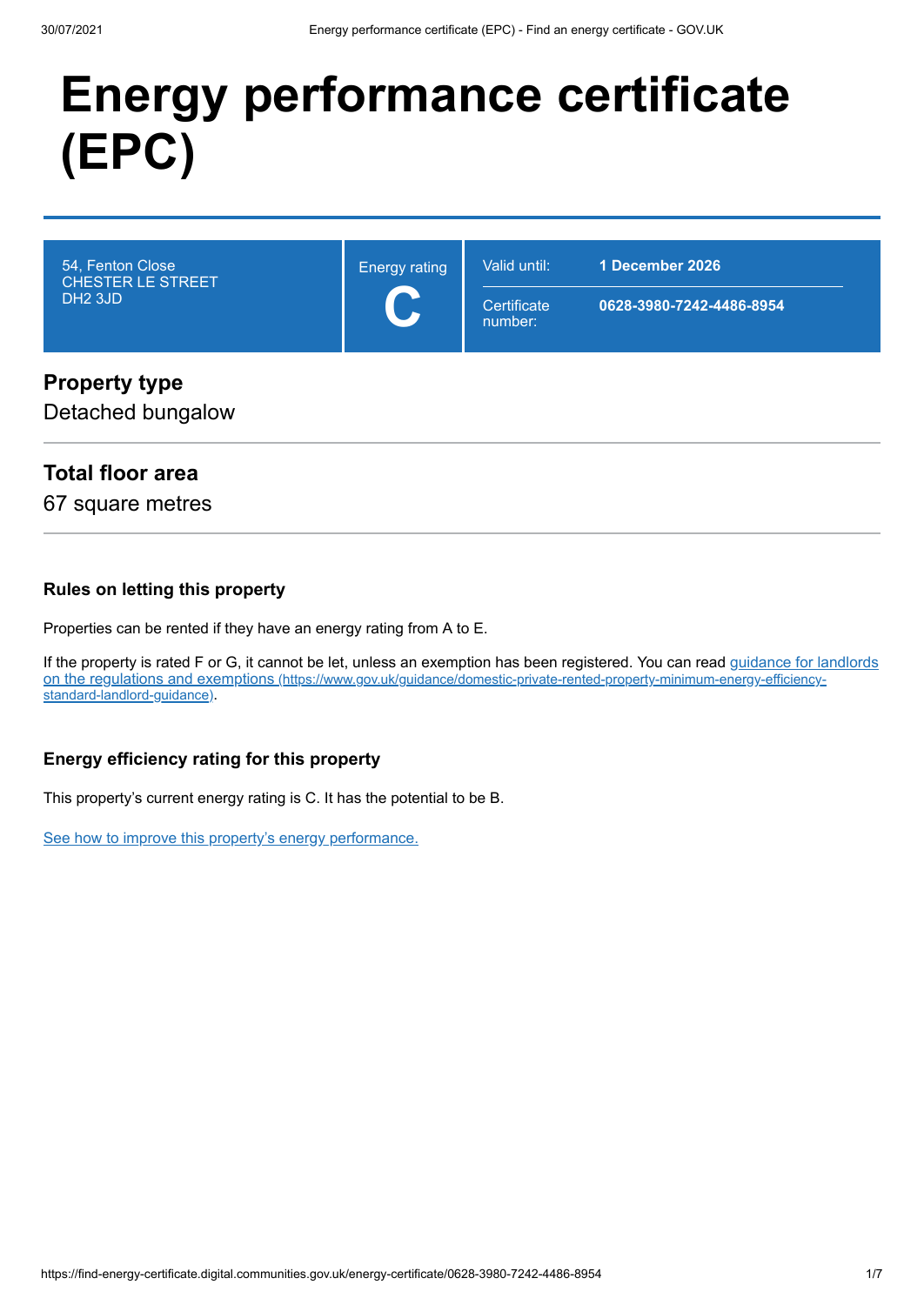| <b>Score</b> | <b>Energy rating</b> | <b>Current</b> | <b>Potential</b> |
|--------------|----------------------|----------------|------------------|
| $92 +$       |                      |                |                  |
| 81-91        | Β                    |                | 86  <br>B        |
| 69-80        | $\mathbf C$          | 70   C         |                  |
| 55-68        | I)                   |                |                  |
| 39-54        | Е                    |                |                  |
| $21 - 38$    | F                    |                |                  |
| $1 - 20$     | G                    |                |                  |

The graph shows this property's current and potential energy efficiency.

Properties are given a rating from A (most efficient) to G (least efficient).

Properties are also given a score. The higher the number the lower your fuel bills are likely to be.

For properties in England and Wales:

- the average energy rating is D
- the average energy score is 60

#### **Breakdown of property's energy performance**

This section shows the energy performance for features of this property. The assessment does not consider the condition of a feature and how well it is working.

Each feature is assessed as one of the following:

- very good (most efficient)
- good
- average
- poor  $\bullet$
- very poor (least efficient)

When the description says "assumed", it means that the feature could not be inspected and an assumption has been made based on the property's age and type.

| <b>Feature</b> | <b>Description</b>              | Rating |
|----------------|---------------------------------|--------|
| Wall           | Cavity wall, filled cavity      | Good   |
| Roof           | Pitched, 150 mm loft insulation | Good   |
| Window         | Fully double glazed             | Good   |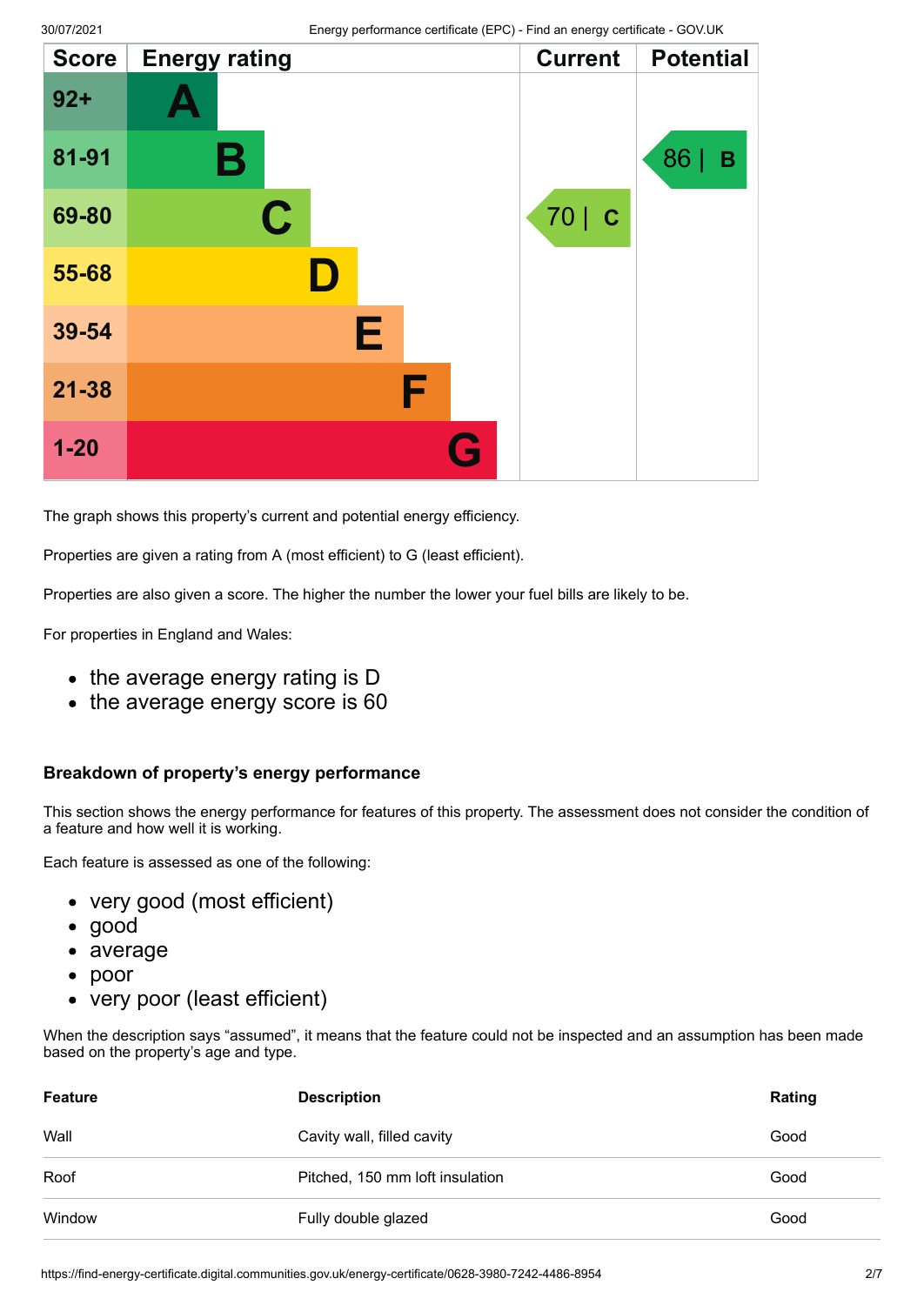30/07/2021 Energy performance certificate (EPC) - Find an energy certificate - GOV.UK **Feature Description Rating** Main heating **Boiler and radiators, mains gas** Boiler and radiators, mains gas **Boiler and Tradiators** Main heating control Programmer, room thermostat and TRVs Good Hot water From main system Good Lighting Low energy lighting in all fixed outlets Communication of the Very good Floor Suspended, no insulation (assumed) N/A Secondary heating None None None None N/A

# **Primary energy use**

The primary energy use for this property per year is 229 kilowatt hours per square metre (kWh/m2).

What is primary energy use?

#### **Environmental impact of this property**

One of the biggest contributors to climate change is carbon dioxide (CO2). The energy used for heating, lighting and power in our homes produces over a quarter of the UK's CO2 emissions.

By making the [recommended changes](#page-3-0), you could reduce this property's CO2 emissions by 1.4 tonnes per year. This will help

Environmental impact ratings are based on assumptions about average occupancy and energy use. They may not reflect

#### **An average household produces**

### **This property produces**

to protect the environment.

2.7 tonnes of CO2

6 tonnes of CO2

### **This property's potential production**

how energy is consumed by the people living at the property.

1.3 tonnes of CO2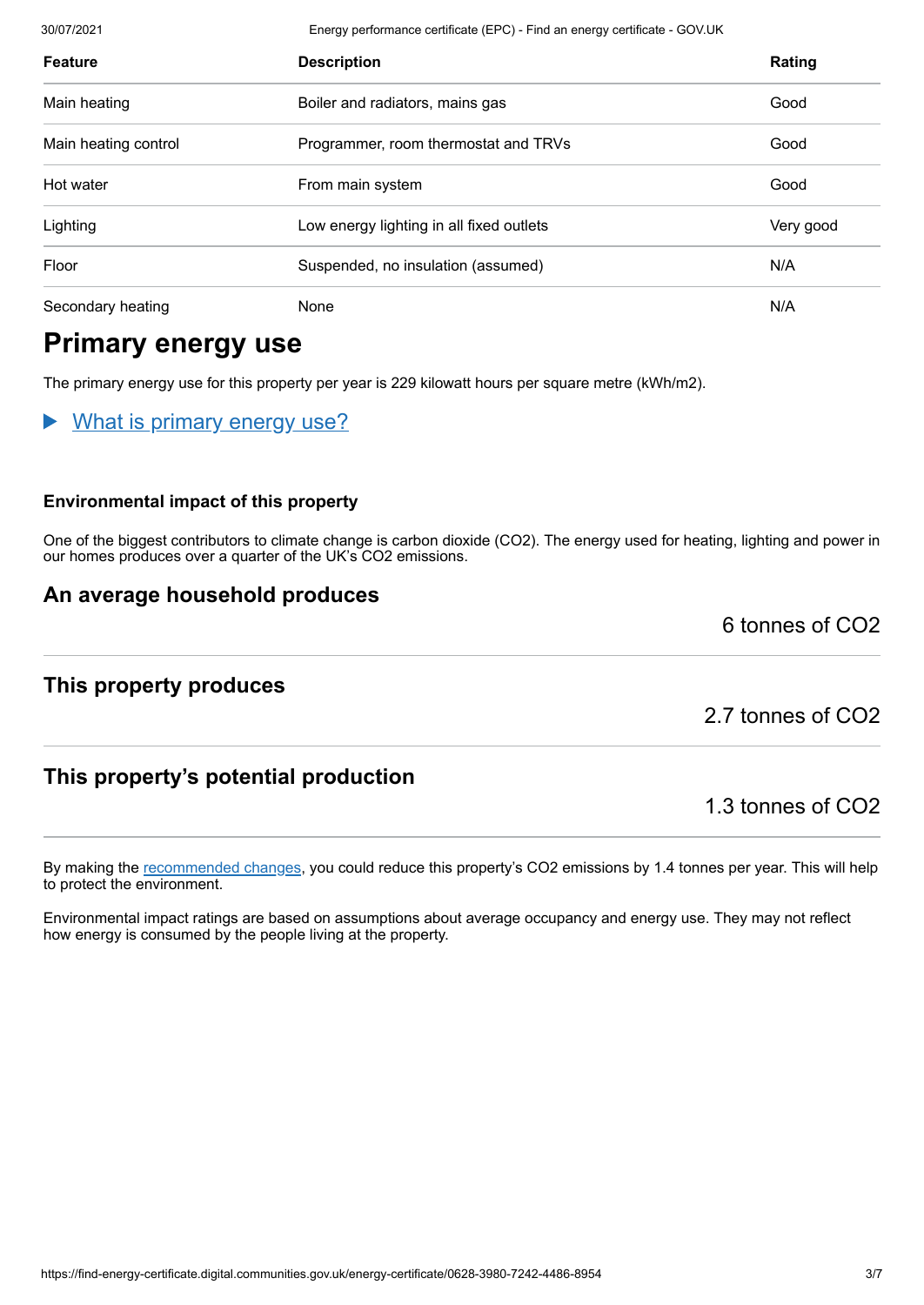#### <span id="page-3-0"></span>**How to improve this property's energy performance**

Making any of the recommended changes will improve this property's energy efficiency.

Potential energy rating **B** If you make all of the recommended changes, this will improve the property's energy rating and score from C (70) to B (86). **Recommendation 1: Floor insulation (suspended floor)** Floor insulation (suspended floor) **Typical installation cost** £800 - £1,200 **Typical yearly saving** £71 **Potential rating after carrying out recommendation 1** What is an energy rating?

| <b>Recommendation 2: Solar water heating</b> |
|----------------------------------------------|
|                                              |

Solar water heating

**Typical installation cost**

#### **Typical yearly saving**

**Potential rating after carrying out recommendations 1 and 2**



Solar photovoltaic panels

#### **Typical installation cost**

£5,000 - £8,000

73 | C

£4,000 - £6,000

£31

74 | C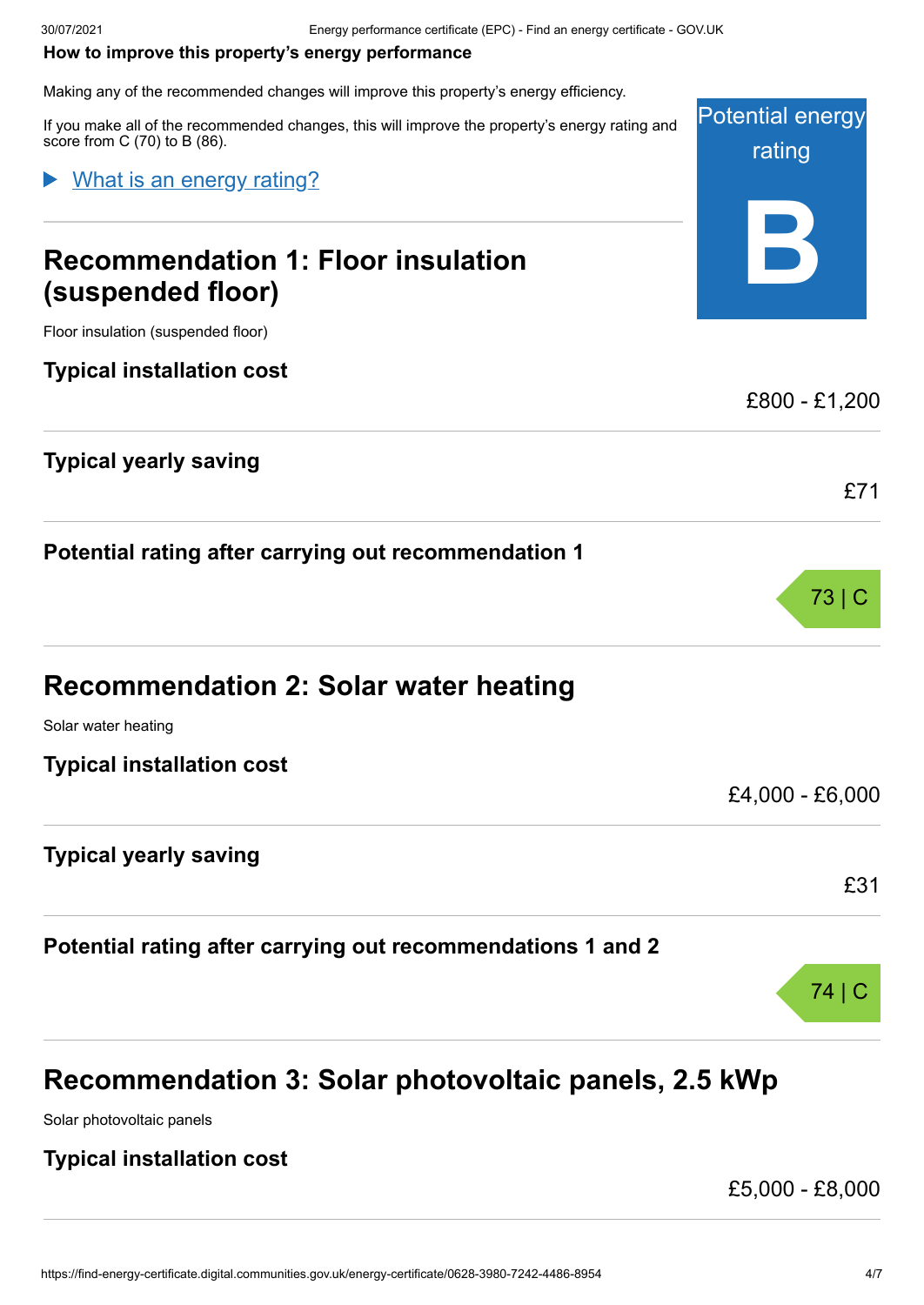### **Potential rating after carrying out recommendations 1 to 3**



# **Paying for energy improvements**

[Find energy grants and ways to save energy in your home.](https://www.gov.uk/improve-energy-efficiency) (https://www.gov.uk/improve-energy-efficiency)

#### **Estimated energy use and potential savings**

#### **Estimated yearly energy cost for this property**

£651

£101

### **Potential saving**

The estimated cost shows how much the average household would spend in this property for heating, lighting and hot water. It is not based on how energy is used by the people living at the property.

The estimated saving is based on making all of the recommendations in [how to improve this property's energy performance.](#page-3-0)

For advice on how to reduce your energy bills visit Simple Energy Advice [\(https://www.simpleenergyadvice.org.uk/\)](https://www.simpleenergyadvice.org.uk/).

# **Heating use in this property**

Heating a property usually makes up the majority of energy costs.

#### **Estimated energy used to heat this property**

#### **Space heating**

8379 kWh per year

#### **Water heating**

1794 kWh per year

### **Potential energy savings by installing insulation**

**Type of insulation Amount of energy saved** 

**Loft insulation 122 kWh** per year

You might be able to receive Renewable Heat Incentive payments [\(https://www.gov.uk/domestic-renewable-heat-incentive\)](https://www.gov.uk/domestic-renewable-heat-incentive). This will help to reduce carbon emissions by replacing your existing heating system with one that generates renewable heat. The estimated energy required for space and water heating will form the basis of the payments.

#### **Contacting the assessor and accreditation scheme**

https://find-energy-certificate.digital.communities.gov.uk/energy-certificate/0628-3980-7242-4486-8954 5/7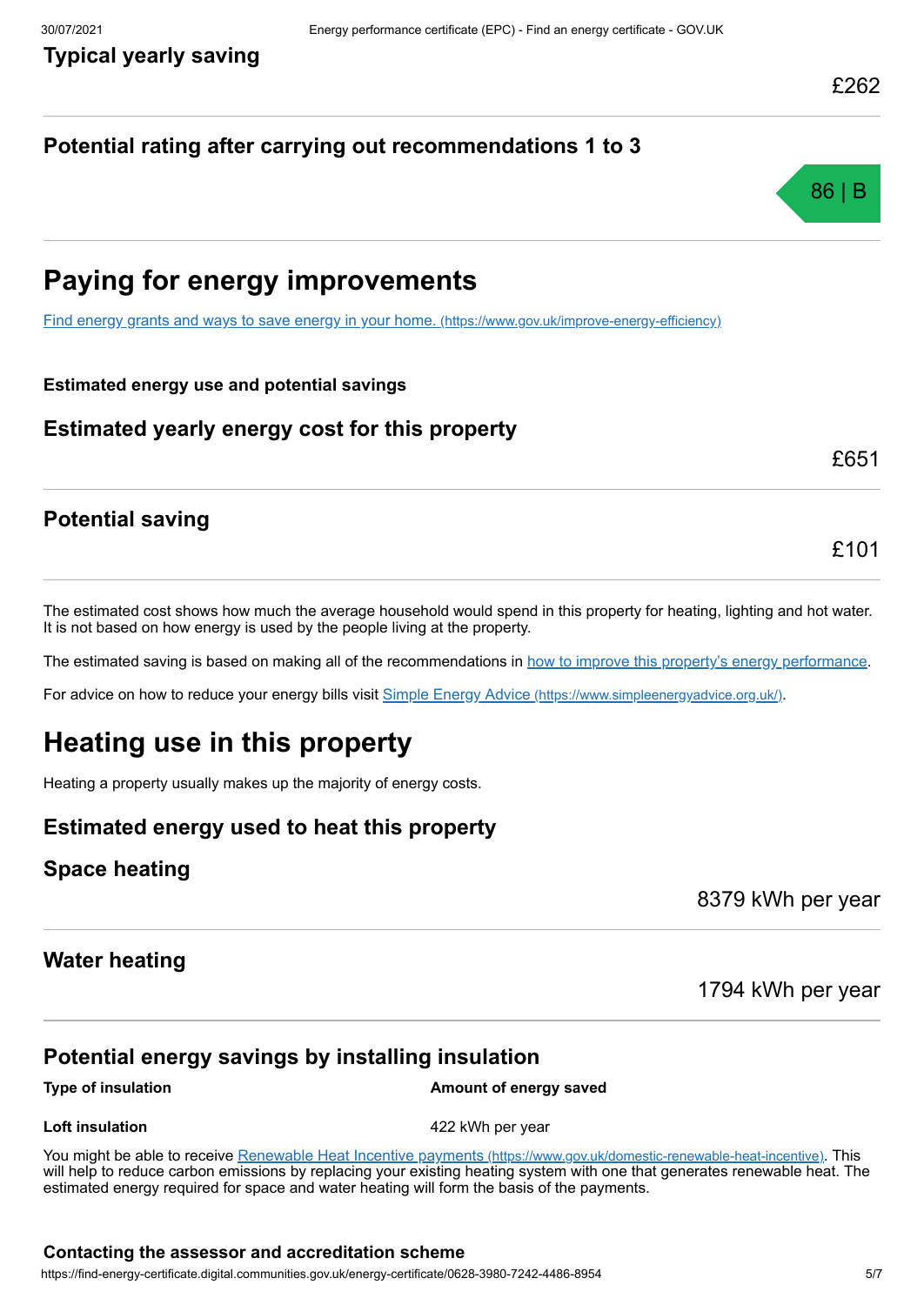30/07/2021 Energy performance certificate (EPC) - Find an energy certificate - GOV.UK

This EPC was created by a qualified energy assessor.

If you are unhappy about your property's energy assessment or certificate, you can complain to the assessor directly.

If you are still unhappy after contacting the assessor, you should contact the assessor's accreditation scheme.

Accreditation schemes are appointed by the government to ensure that assessors are qualified to carry out EPC assessments.

# **Assessor contact details**

#### **Assessor's name**

Christopher Gowland

#### **Telephone**

0191 410 5448

#### **Email**

[epcguy@yahoo.co.uk](mailto:epcguy@yahoo.co.uk)

# **Accreditation scheme contact details**

**Accreditation scheme** Elmhurst Energy Systems Ltd

#### **Assessor ID**

EES/012848

#### **Telephone**

01455 883 250

#### **Email**

[enquiries@elmhurstenergy.co.uk](mailto:enquiries@elmhurstenergy.co.uk)

# **Assessment details**

#### **Assessor's declaration**

No related party

#### **Date of assessment**

2 December 2016

### **Date of certificate**